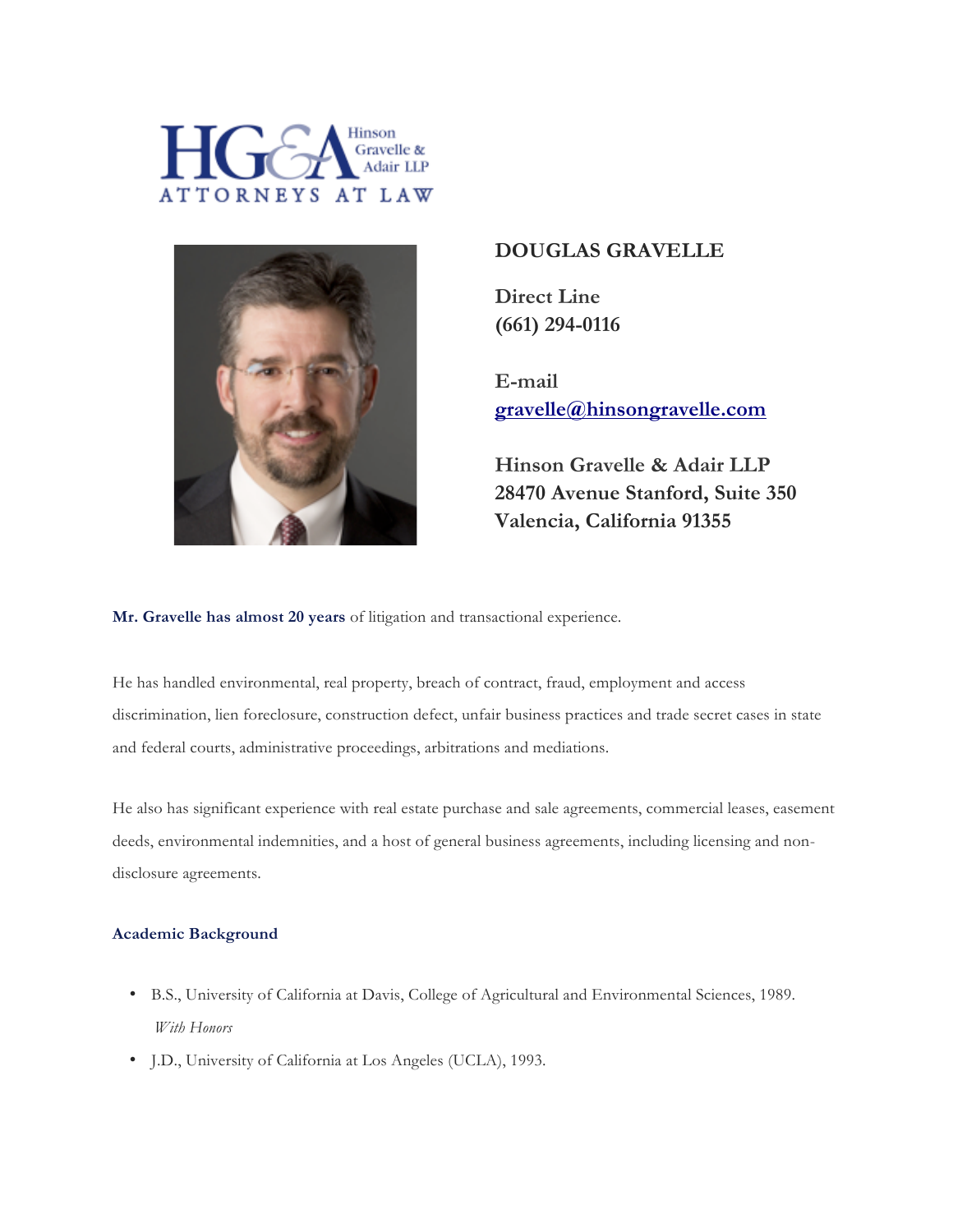### **Legal Experience**

- Hinson Gravelle & Adair LLP (formerly Hinson & Gravelle LLP), 2002 present.
- McCutchen, Doyle, Brown & Enersen LLP (now Bingham McCutchen LLP), 1998 2002.
- Texaco Inc., 1993 1998.

**Mr. Gravelle began his legal career** as an in-house attorney for Texaco. While at Texaco, Mr. Gravelle handled a wide variety of cases in federal and state court. His experience at Texaco included extensive client counseling, and responding to federal and state search warrants and subpoenas.

Mr. Gravelle then joined nationally-known McCutchen, Doyle, Brown & Enersen, LLP, where he primarily handled litigation and transactional matters within the firm's environmental practice group. He was a member of that group in 2000, when *American Lawyer* magazine named it one of three most prestigious environmental practice groups in the United States.

In 2002, Mr. Gravelle co-founded Hinson & Gravelle LLP (the predecessor to Hinson Gravelle & Adair LLP).

#### **Practice Examples**

- In a case involving the beneficial reuse of oil-field sump material, Mr. Gravelle and a colleague defended their corporate client (one of only two defendants) against allegations of fraud and violations of environmental statutes and regulations. After a three-month jury trial in Santa Barbara County Superior Court, they obtained a complete defense verdict for their client. The *National Law Journal*, the nation's leading weekly legal publication, selected that case as one of the "20 Most" Noteworthy Defense Wins" in the United States in 2002.
- Represented a group of more than 50 potentially responsible party (PRP) clients seeking to recover millions in environmental response costs under the Comprehensive Environmental Response, Compensation and Liability Act (CERCLA).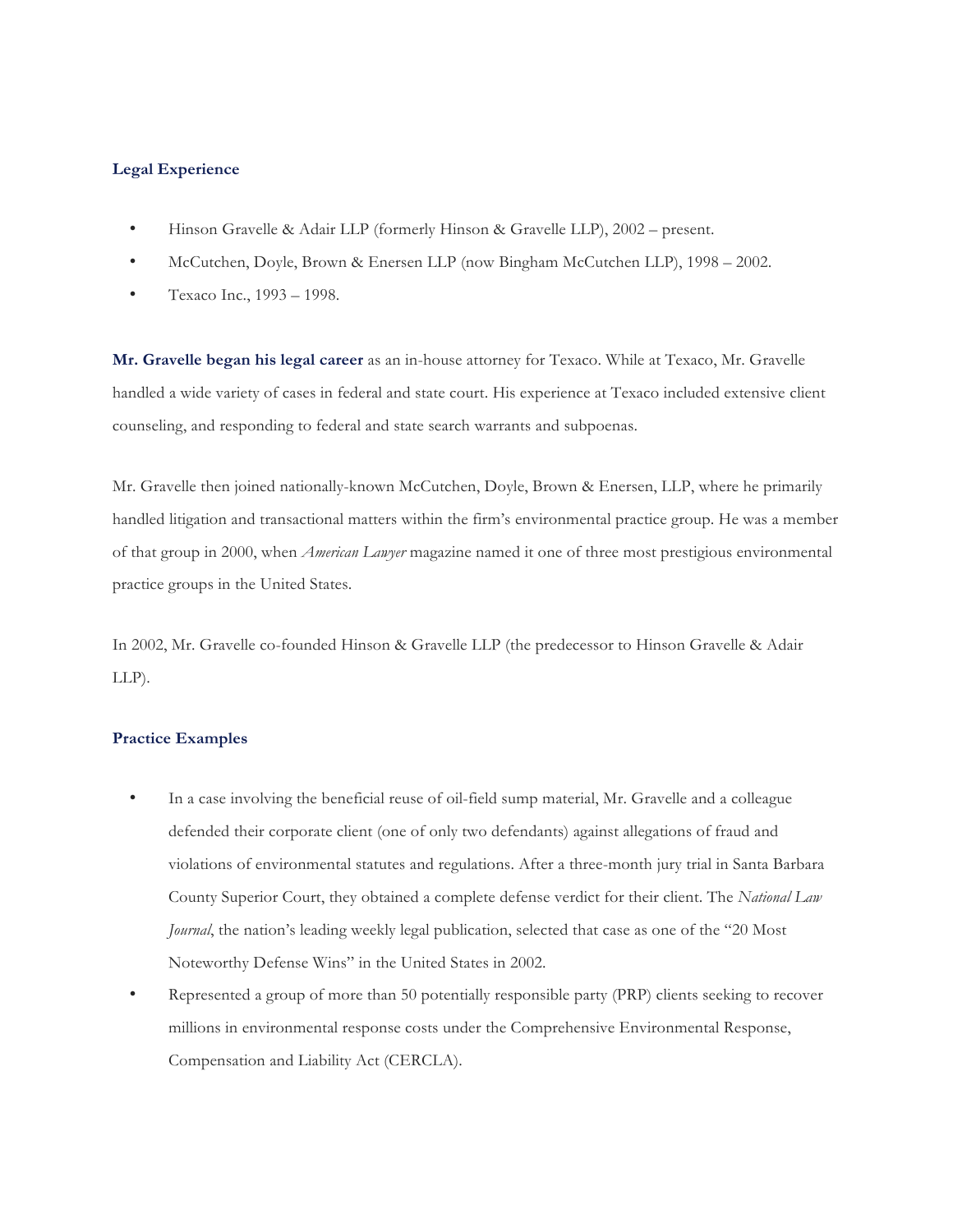- Defended oil companies in Proposition 65 civil-enforcement actions filed by Orange County and Solano County.
- Negotiated settlement with the California State Water Resources Control Board on behalf of his corporate client for alleged violations of the state's underground storage tank laws and regulations at multiple sites throughout California.
- Defended and successfully settled a Polano Act lawsuit brought by a large redevelopment agency against his corporate client.
- Successfully defended a contractor client in a construction defect lawsuit during a seven-day trial in Los Angeles County Superior Court. The judgment in favor of the client was affirmed on appeal.
- Successfully defended a contractor client against a disability discrimination lawsuit. Case won on defense motion for summary judgment.
- On behalf of landlords leasing to national chains, as well as on behalf of tenant clients, successfully negotiated many long-term commercial leases.
- Negotiated purchase and supply agreements, non-disclosure agreements, and other business agreements on behalf of national food manufacturing client.
- Participated in onsite legal response to joint EPA-FBI raid and search warrant execution at client's industrial facility.
- As in-house counsel for Texaco, managed a docket of underground storage tank claims throughout the western United States, and provided advice to company on wide variety of transactional matters.

## **Professional Activities, Affiliations & Profiles**

- Judge *Pro Tem*, Ventura County Superior Court, 2004–present.
- Arbitrator, Los Angeles County Bar Association's Dispute Resolution Services, 2006–present.
- Consul General, Thousand Oaks Westlake Village Chamber of Commerce, 2004.
- Member, various business and residential advisory committees to Thousand Oaks City Council, 2004–2007.
- Speaker, International Society of Environmental Forensics, "Daubert Challenges and Other Legal Issues Facing Expert Testimony Pertaining to Perchlorate," Santa Fe, New Mexico, 2005.
- Speaker, National Bank of California, "Buying, Selling and Refinancing Contaminated Property," 2005.